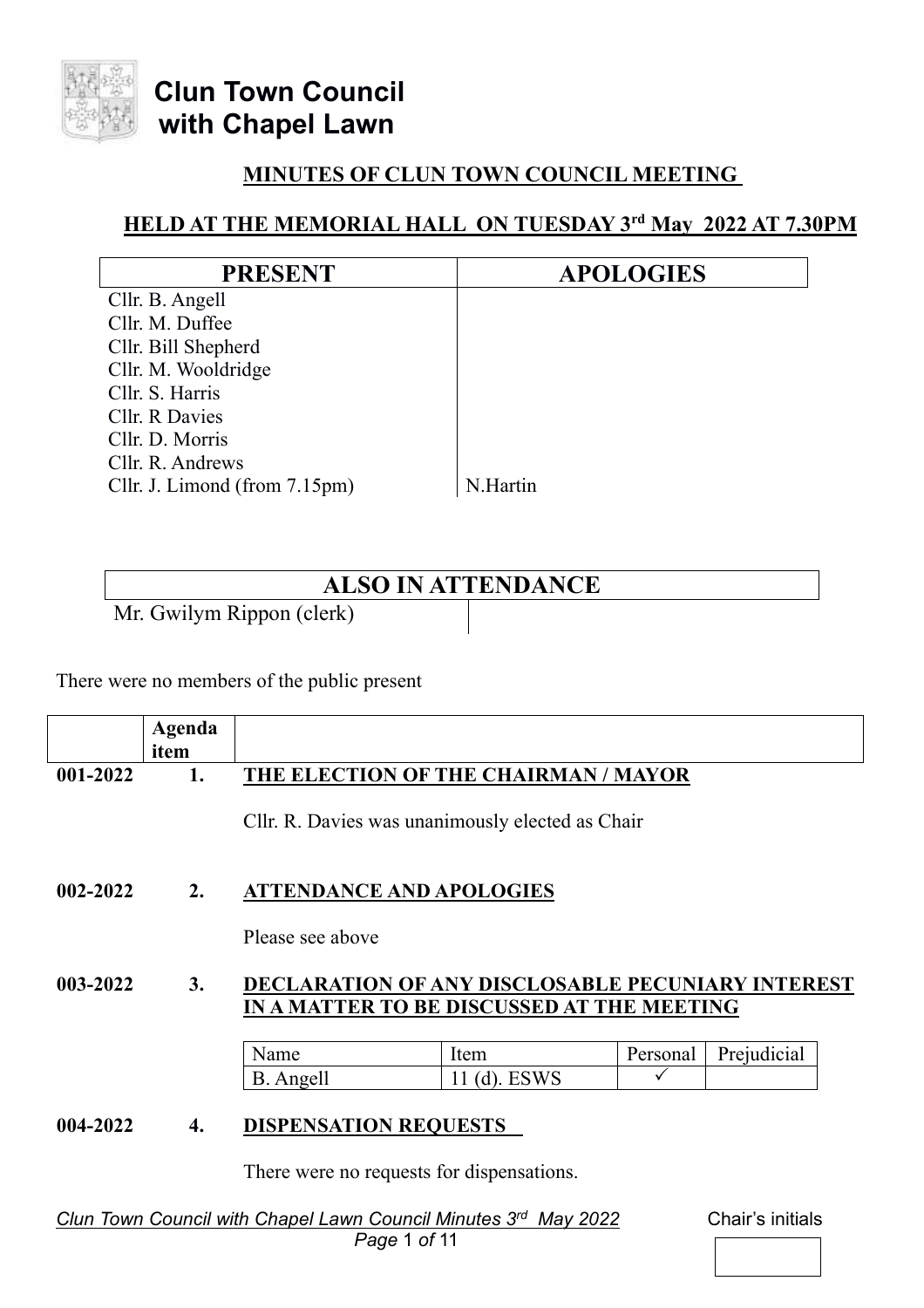

### **005-2022 5. TO ELECT THE DEPUTY CHAIRMAN**

Cllr. M Duffee was unanimously elected as Vice Chair

#### **006-2022 6. COUNCILLOR VACANCIES**

Cllr. R Andrews gave a synopsis of his working life and what qualities he brought to the Council. Cllr. R Andrews Was unanimously accepted as a co-opted councillor

### **007-2022 7. MINUTES** The Annual Council meeting on  $10<sup>th</sup>$  May 2021 was noted

### **008-2022 8. MAYORS REPORT**

This will be my last report as Chair and Mayor having stood down as required by our Standing Orders. I would like to take this opportunity to formally thank Councillors here present and former Councillors for their support over the past three years. Also I would like to thank the Two Clerks who have been working for us over that time.

This past three years has been a very challenging time to serve, with almost two years subject to COVID restrictions. However, it has been a very productive time too and the hard work of everyone is appreciated by residents in the area as they frequently tell me. Nevertheless, there have been other challenges in developing new policies and procedures, working groups, advisory groups and committees that now make us a stronger council, along with delegated responsibilities for specific areas of work. The past month

Turning to the last month I have been involved in helping to set up and chair the meeting about how the community may provide ongoing support for the Ukrainian refugees. You can read more details regarding this meeting and another Joan Kerry was at in Bishops Castle in this months Chronicle. We have now been asked to lead on developing a welcome pack for refugees and new people to our community which we can discuss later.

I have hosted a further half day visit from the Deputy Lord Lieutenant for Shropshire Katherine Garnier. We visited the Fire Station, Trinity Hospital and met with representatives of the Women's Institute. Katherine is most impressed with the volunteering and other community activity that goes on in our small community, and the dedication of those involved.

At the Fire Station we met serving officers some who have been retained firemen for over 35 and over 40 years. We also me our newest recruit. It was evident from these discussions not only the dedication of officers and

*Clun Town Council with Chapel Lawn Council Minutes 3<sup>rd</sup> May 2022 Chair's initials* 

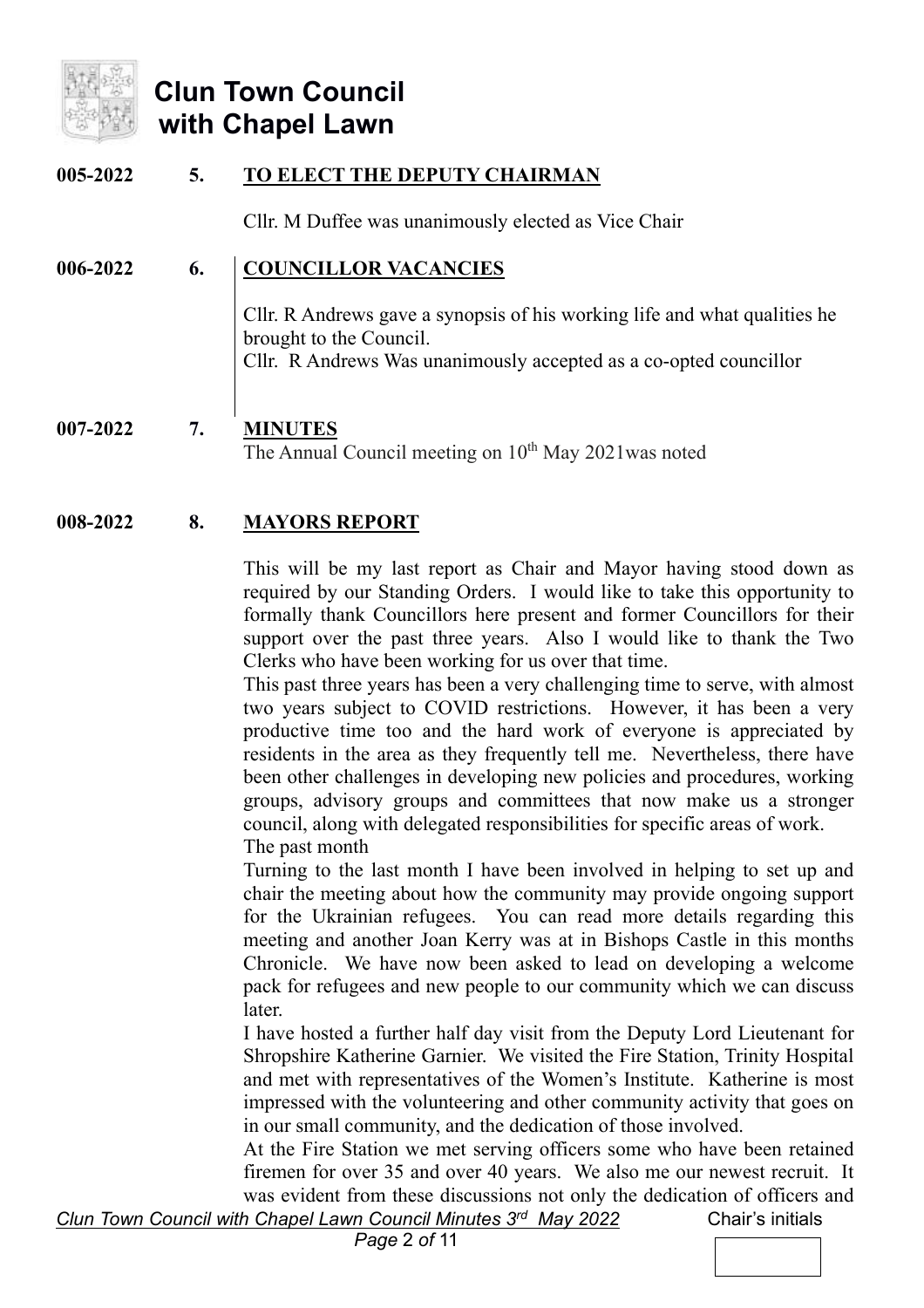

frequency of call outs, but also the challenges of recruitment and the state of our rural roads. Their community service in helping community events also did not go unnoticed.

At Trinity it was helpful to get a much better understanding on the history and how the Trustees manage the facilities and their ongoing plans for the future.

In our discussion with the WI, who now have approaching 40 members and growing, their role in helping members develop new skills, support other charities and as a focus for community integration for new residents came across strongly.

I am still in touch with Katherine regarding other matters relating to awards and in which context she is very supportive of the freeman initiative.

She will be present at the Jubilee celebrations at the Sunday picnic.

I attend the ESWS board who now have the new co-working space up and running and are now developing their plans to attract new clients for the space, the Enterprise Initiative and other services, as well as the new Tourism Website for the area.

I attended the Highways meeting at Newcastle organised by Cllr Hartin. All parishes bar one in the area were present. We had input from Cllr Dean Carroll Portfolio Holder for Highways and Head of Highways Andy Wilde. Highways is now definitely a tripartite partnership of Shropshire Council, WSP (their consulting provider) and Kier (heir construction and maintenance provider). Andy Wilde and Dean Carroll explained the changes to their ways of working including the ongoing recruitment of engineers and technicians in-house so more of the smaller jobs can be carried out under direct management. There have been significant changes to the way the Kier contract is managed, and we do see some better outcomes from this although they admitted there is much still not going right.

One key point to come out of the meeting was the recognition across the area of a lack of clear and accurate communication by Shropshire Council. Both in terms of agreeing which roads have the most priority for immediate attention and in relation to road works and diversions. They promised to find ways of addressing this.

Also this month I have been involved in correspondence and work associated with the Public Toilet maintenance and bills, reading up regarding the state of play in Shroshire Council regarding the Pearl Mussel issue, Street Lights, Recreation Trust and complaints regarding the state of the roads. I have also had discussions on the issue of community land ownership on which I will report later.

Recap over the past year.

The challenges of running meetings over zoom or in hybrid form have convinced me that for small tactical meetings they can work, but for our general business meeting face to face is far to be preferred.

*Clun Town Council with Chapel Lawn Council Minutes 3<sup>rd</sup> May 2022 Chair's initials* 

 *Page* 3 *of* 11

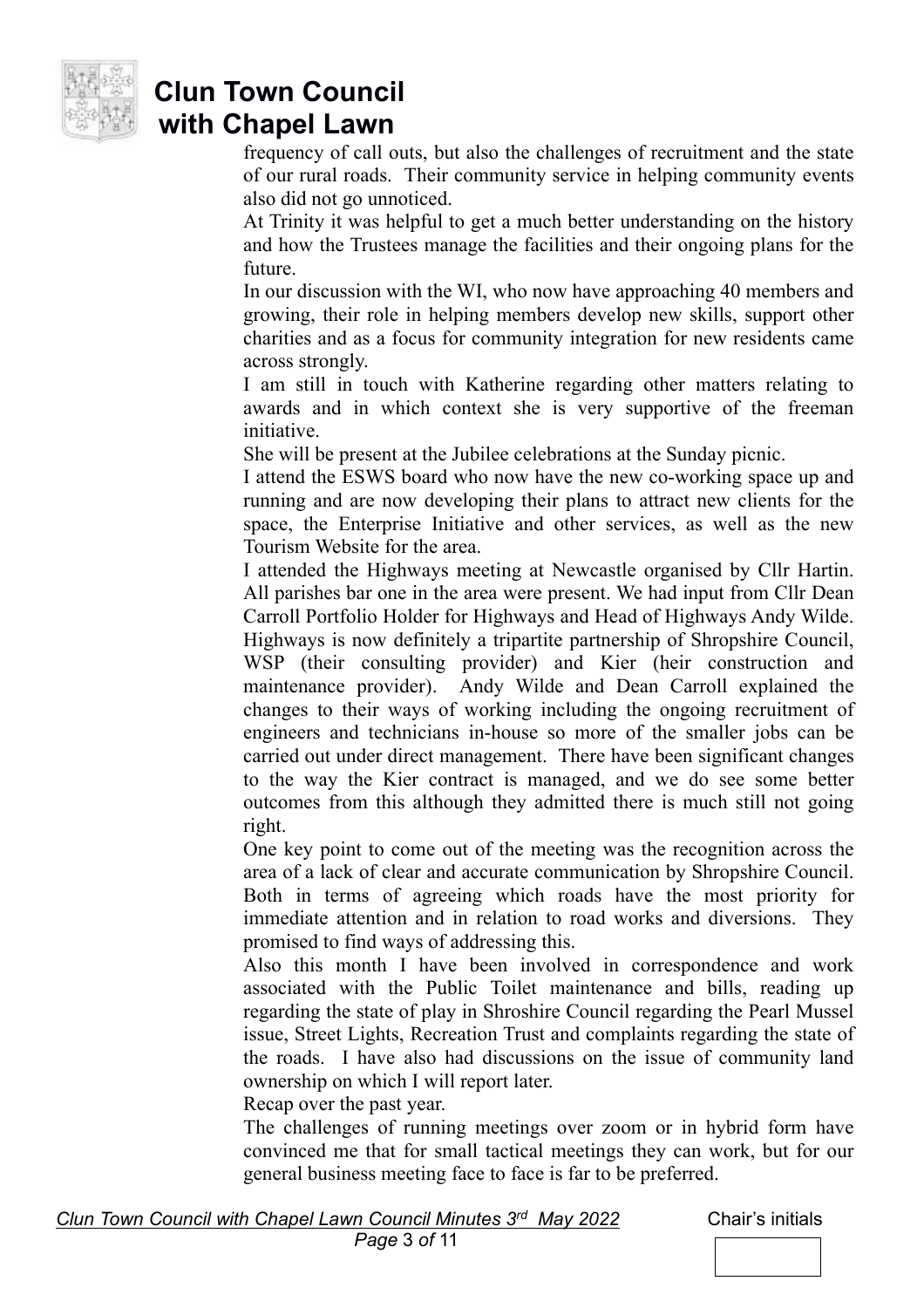

Now we have finances all able to be managed and approved online, issues relating to payment are more efficient.

We have made great progress on the Town Hall thanks to the steadfast work of Cllr Shepherd. However, I remain frustrated we have not made sufficient progress on getting the water and other maintenance matters at the Public Toilets on a better footing. We also have some way to go in getting the Council Office in the square up and running and bringing about the improvements to the historic Council records in the Town Hall.

The burial records have now been digitised. I look forward to hearing the analysis and recommendations regarding the capacity of the Cemetery including the forthcoming changes in relevant environmental regulation.

Work on Highways has again featured strongly. We have, after over 4 years, got the key elements in place and the community engagement delivered. I am endeavouring to secure a date for a Partnership meeting to hear the outcome of that and the plans going forward. The overall comments I have had back have been very positive with the caveat that the proof is in the pudding.

It is just over a year we sat down with The Rt Hon Phillip Dunne MP regarding our frustrations over planning and the Freshwater Pearl Mussels. In addition, following letters to the Chairs of Natural England and the Environment agency at last some communications has opened up around the issue. We have had two meetings with officers and key leaders of the EA, NE and SWT. We await formal feedback in July. I have in the past two days seen a copy of papers by Shropshire Council Consultants Royal Hastening DHV and setting out the various ways mitigation can be done and incentivised and a scheme put in place to make things happen. I am hoping soon we will learn more. It is though more than disappointing we have to find out about this progress via third parties and through serendipity. I am hopeful we can soon meet again with Shropshire Council to take this forward.

Through our interest and discussion with local environmental groups they applied for and for and are recognised by Shropshire Wild Life trust to collect a range of data on the Water Quality of the river Clun. This enables us to be informed in any ongoing discussions.

We have had ongoing discussions and meetings with English Heritage and informed them of local grants that might help them develop their management plan for the site. We await further detail. I am involved in the Bioblitz being led by the Clun Branch of the Shropshire Wild Life Trust and the Clun Climate and Environment group that advise Council.

I have attended a number of SALC regional and Rural Market Towns group online meetings. These are very informative, and I have found it useful to know how others tackle similar conditions to our own.

Finally we now have the Freeman scheme, Website and Lengthsman projects fully underway and in development so by next year we should see the outcome of this work.

*Chair's initials* 

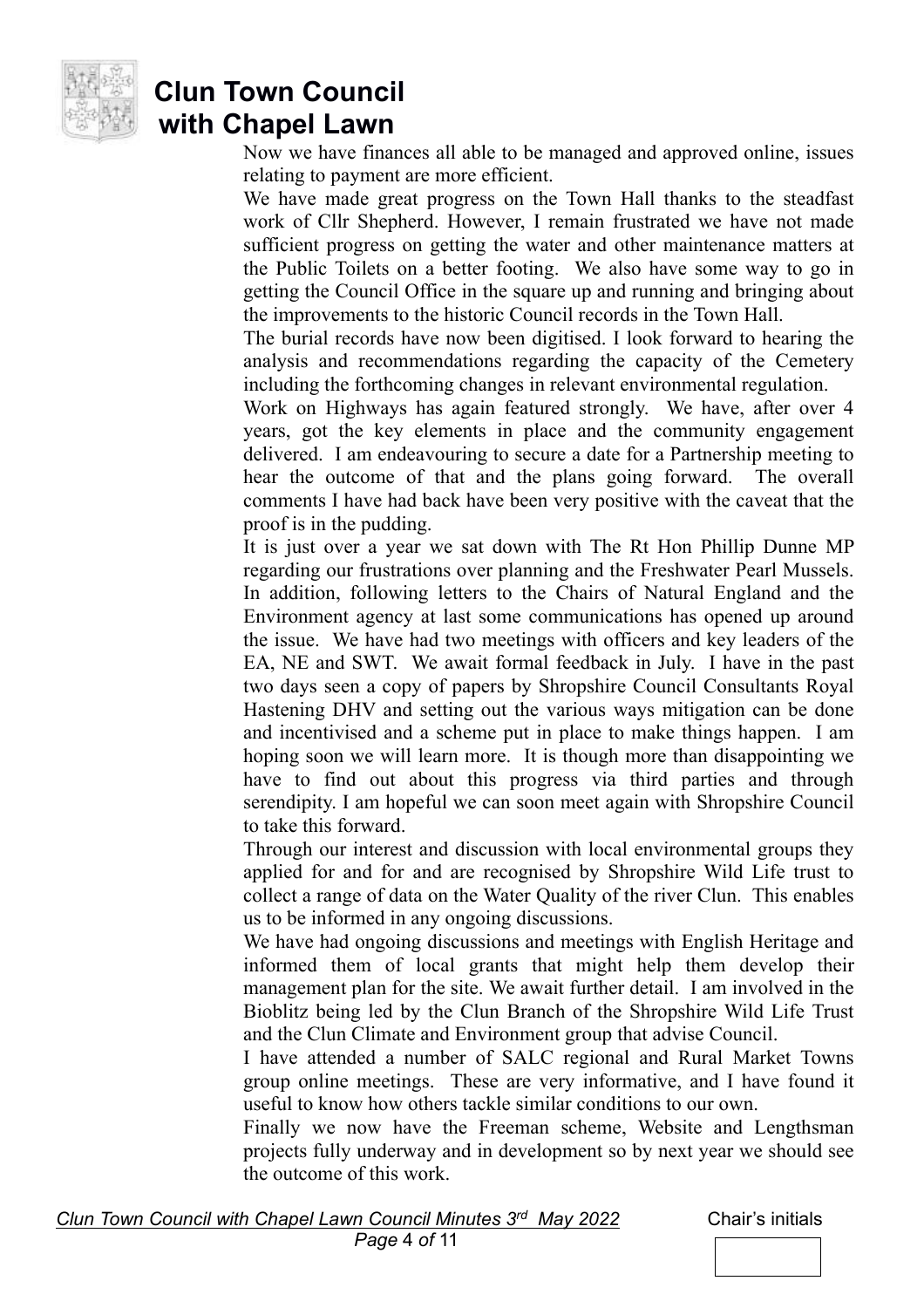

Looking Forward

Should Council wish, I am willing to continue to lead on the Highways Partnership work and other highways related matters and to Chair our own working group on these matters. The informal feedback over time, and from the engagement process, has raised the issue of off-street parking to a high priority and this is something that, once we see the current work begin, we should turn our attention to.

In regard to Planning, you will be aware we have an approved terms of reference for a Planning Committee. With the Pearl Mussel issue very much in play, and the Neighbourhood Plan proposal coming to the Parish Meeting, I would suggest we consider reviewing those terms of reference and consider whether we should point members and co-optees to this committee to work on the strategic matters. All specific planning applications would come to the full council as we do currently.

Whilst we now have good leadership on some of our assets such as the Town Hall, Cemetery and Street Lights. We need to take greater leadership in securing the future and efficiency of the public toilets and street furniture for which we are responsible.

Similarly, we need to ensure that the full range of council responsibilities is fully understood and communicated.

For example: As Custodian Trustee for the Clun and District Memorial Hall and Playing Fields Charity this should appear in asset register. Also, we should enter discussions with the charity on how we as the Custodian Trustee can assist them in securing this community asset for the future.

Similarly, according to the Terms of reference on the Clun Town Trust the Town Council has a role in helping them to secure trustees as and when new trustees are required.

As the Burial Authority responsible for the Town Cemetery, we need to ensure we have sufficient reserves to re-roof the lychgate in the relatively near future. The tiles are well past their normal life and degrading fast. In addition, once we have the report from those assisting us with the Burial Records, we need to review the future capacity of the Cemetery. Depending on the outcome of this review we can decide whether we need to consider more widely the future of burials in the Parish.

I am sure there will be other matters to take forward like the ongoing renovation of the Town Hall, replacement of streetlights, securing ownership of the "rose garden" triangle, development and use the office among other things.

#### **009-2022 9. APPOINT REPRESENTATIVES FOR THE FOLLOWING:**

a) Personnel committee (4 members)

The following councillors were appointed

Cllr. Wooldridge, Cllr. Duffee, Cllr. Andrews and Cllr. Shepperd

b) Planning

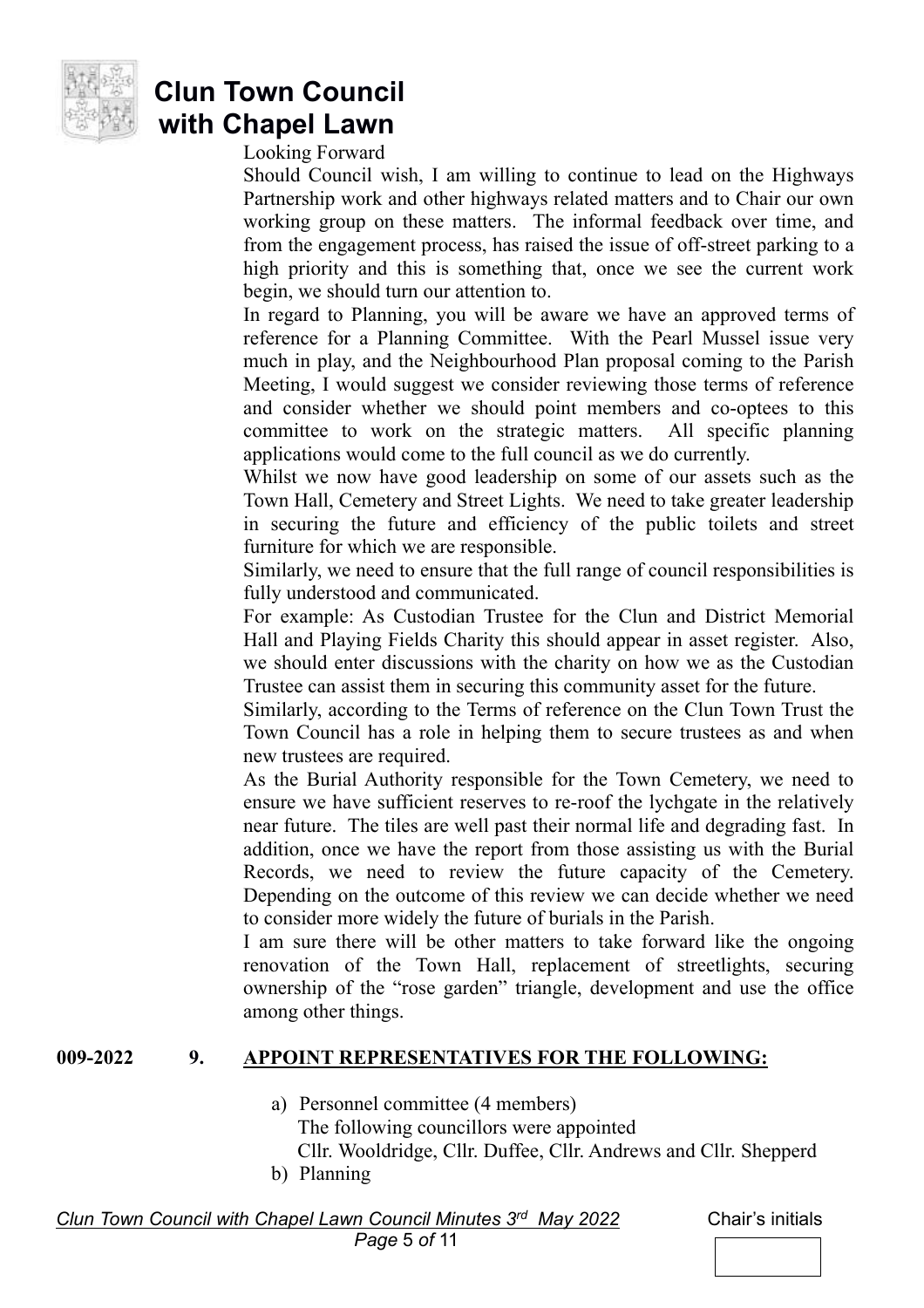

- This matter was deferred until the June meeting
- c) Highways working group (councillor representatives) Cllr. Davies, Cllr. Shepherd and Cllr. Limond

### **010-2022 10. APPOINTMENTS TO BE LEAD MEMBERS FOR:**

- a) Street lights and street furniture
	- Cllr. D. Morris was appointed as lead for the above
- b) Freeman of Clun Cllr. Harries was appointed as lead for the above
- c) Town Hall Cllr Shepherd was appointed as lead for the above
- d) Website
	- Cllr. Dufee was appointed as lead for the above
- e) Lengthsman Cllr. Duffee was appointed as lead for the above
- f) Cemetery and burials Cllr. B. Angell was appointed as lead for the above
- g) Toilets Cllr. Andrews was appointed as lead for the above
- h) Council Office Cllr. Limond was appointed as lead for the above

#### **APPOINTMENT OF REPRESENTATIVES TO OTHER ORGANISATION**

**011-2022 11.**

- a) Clun Memorial Hall and Playing fields Trust Cllr. R. Harris was appointed for the above
- b) Chapel Lawn Redlake Valley Village Hall Cllr. Duffee was appointed for the above
- c) Clun climate emergency advisory group Cllr. Mark Cllr. Ryan and Cllr. Wooldridge was appointed for the above
- d) Enterprise Southwest Shropshire Cllr. Angell was appointed for the above
- e) SpArC This appointment was deferred
- f) Tree warden This was deferred

### **012-2022 12. PUBLIC SESSION**

(i) Shropshire Councillor Report

Cllr. Hartin gave the following update:

Shropshire Council has scaling back on Capital Spending Plans by £1000M by 2025/6 due to concerns over debt servicing cost (down

*Clun Town Council with Chapel Lawn Council Minutes 3<sup>rd</sup> May 2022 Chair's initials*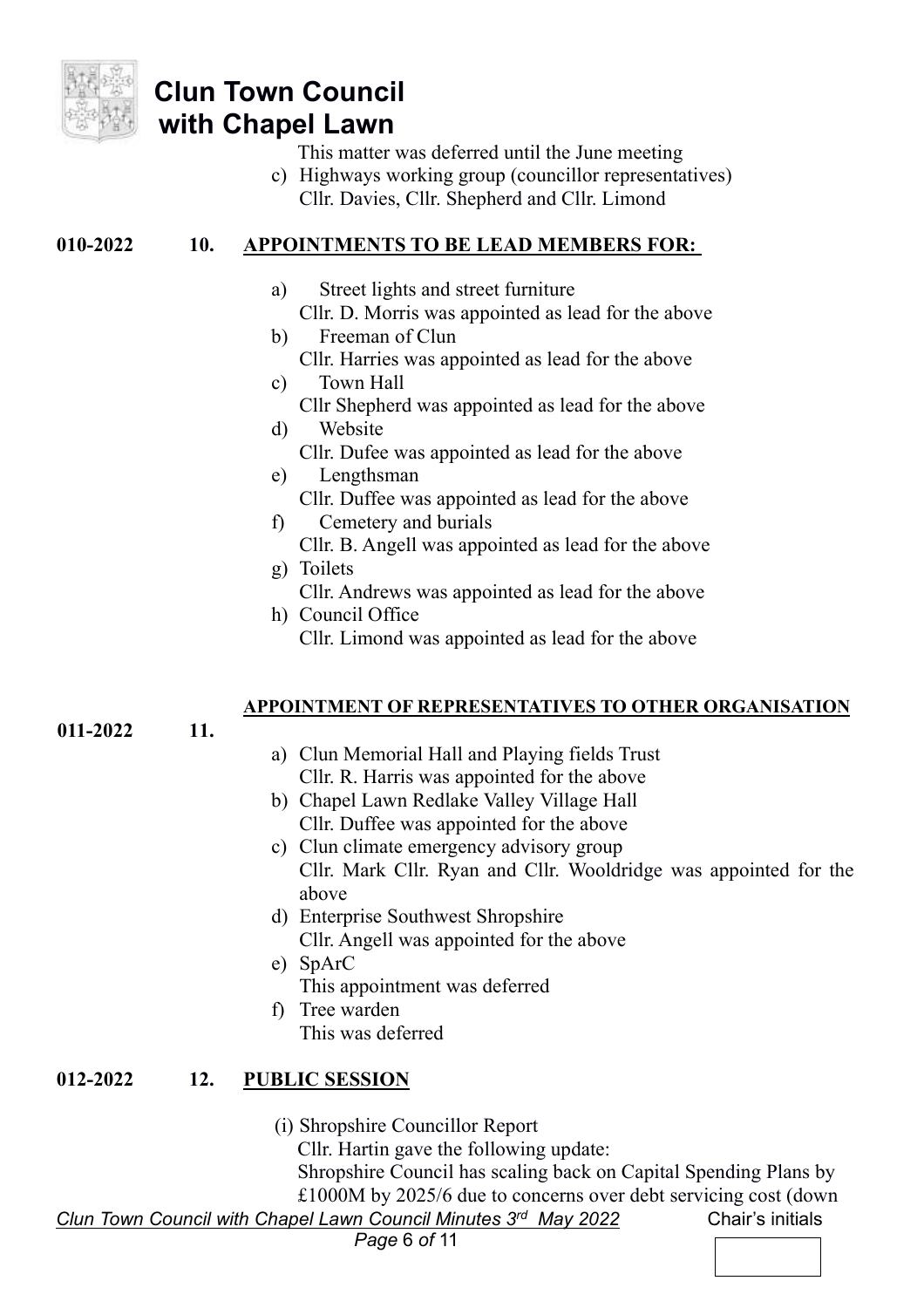

from £405M to £279M) – borrowing cut from £16M down to just under £6M a year by2027/8. There remains a 'hole' of £126M which needs to be found from alternative sources.

Overall revenue budget from 2022/3 balances BUT from next year Shropshire Council has a £50M funding gap.

### **Highways:**

Last weeks Highways presentation in Newcastle on Clun by Cllr. Dean Carroll and Head of Highways Andy Wide was reasonably well attended with 35+ in attendance presentation to parishes, as unfortunately the transcription software used has garbeled the recording of the meeting so that isn't possible to forward the recording to include councillor Carols presentation all the Q&A session which followed.

However some key points:

We need:

- accurate and more informative notifications of work and diversions
- establish better knowledge on how the network is used now in the 21st century
- accurate identification of assets like gullies, ditch's and culverts
- immediate and 12 month priority for repair or full rebuild/ reservicing.

Some comments like:

- 1. keep talking to the local parish council to ensure that any budget that you do half goes to the right roads. The fact that 30% of your audience will local councillors highlights that this has not been happening before.
- 2. please phase out 'temporary repairs' from the options available as soon as possible. Nothing upsets the locals more than a pothole to be 'repaired', only to need replacing again in a few months later.
- 3. Please fix everything when a road gets closed. Can you imagine the frustration when I when a commuting Rd is closed for a few days, to find out only 5% of the faults have been fixed.
- 4. Add lastly give a little more information on which road ahead is being fixed and over what date and

*Clun Town Council with Chapel Lawn Council Minutes 3*

*Chair's initials*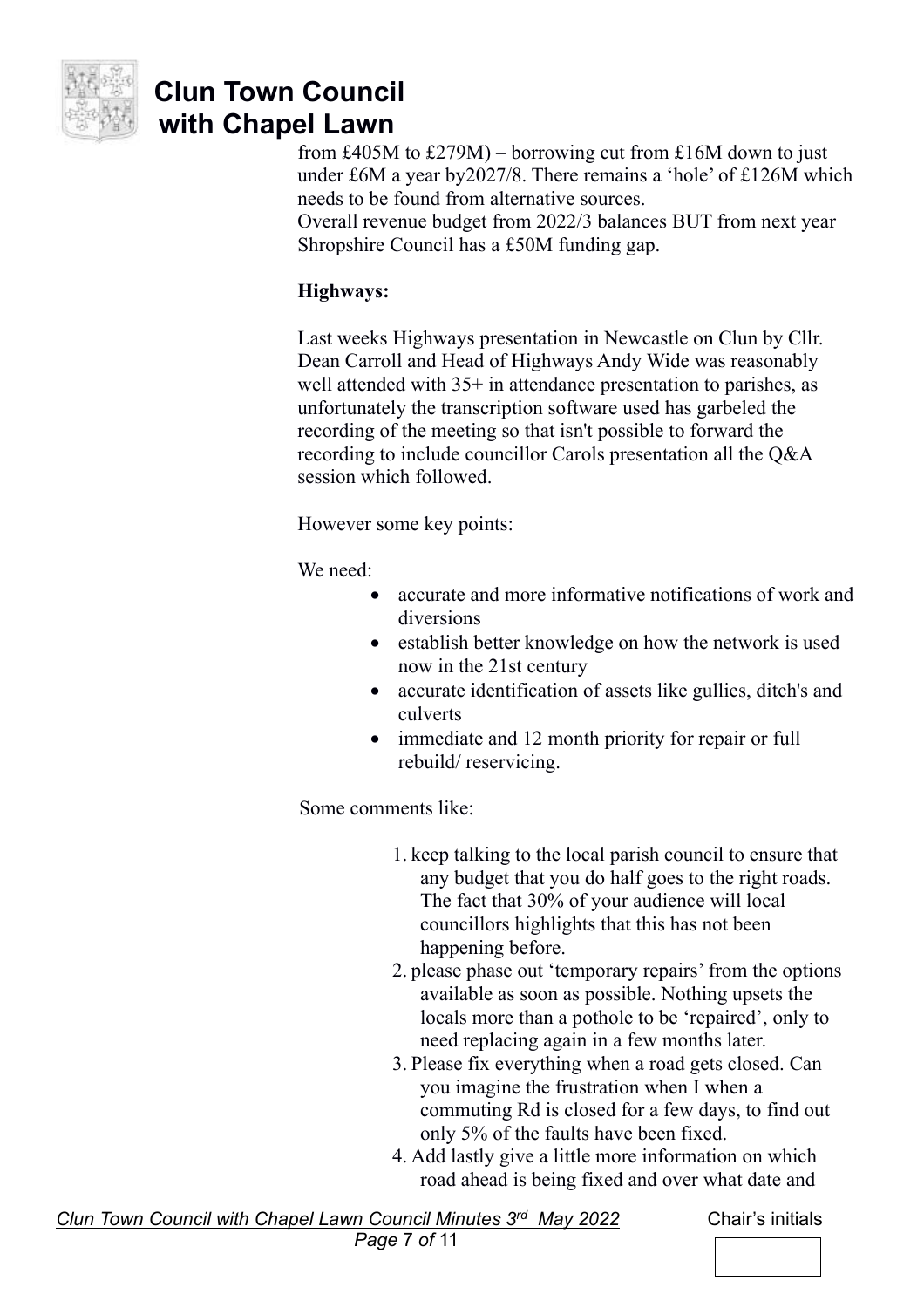

take the signs away when the work is completed.

Other highway issues:

I am meeting nick Newton from Shrewsbury council traffic management, including tomorrow Wednesday the 4th morning to look at some issues recently highlighted by residents and council Ranger is joining me for the morning.

(ii) Police Report

The latest newsletter had been circulated.

(iii) Public comments –

There were no member of the public in attendance.

#### **013-2022 13. APPROVAL OF MINUTES**

The minutes of the meeting of  $5^{TH}$  April 2022 were agreed that they were a true record of what transpired.

#### **014-2022 14. INFORMATION FROM THE MINUTES**

The clerk reported that several items that were agenda items The Clerk reported that he did not have any update on the following items as he had not received any replies from the Officers

1. Progress on clarifying ownership of Rose Garden

2. Waste bin for the Car Park from Shropshire Council have emailed zoe Mortimer

**015-2022 15. CLERK'S REPORT**

The clerk reported that he had been in touch with waterplus with regards to the large water bill and would be progressing it over the next few weeks.

#### **016-2022 16. PLANNING**

22/01445/FUL Application for the installation of log burner and flue | Hackney Barn Guilden Down Shropshire SY7 8NZ This was discussed by Council by council Resolved That Council makes 05no comment.

*Clun Town Council with Chapel Lawn Council Minutes 3<sup>rd</sup> May 2022 Chair's initials Page* 8 *of* 11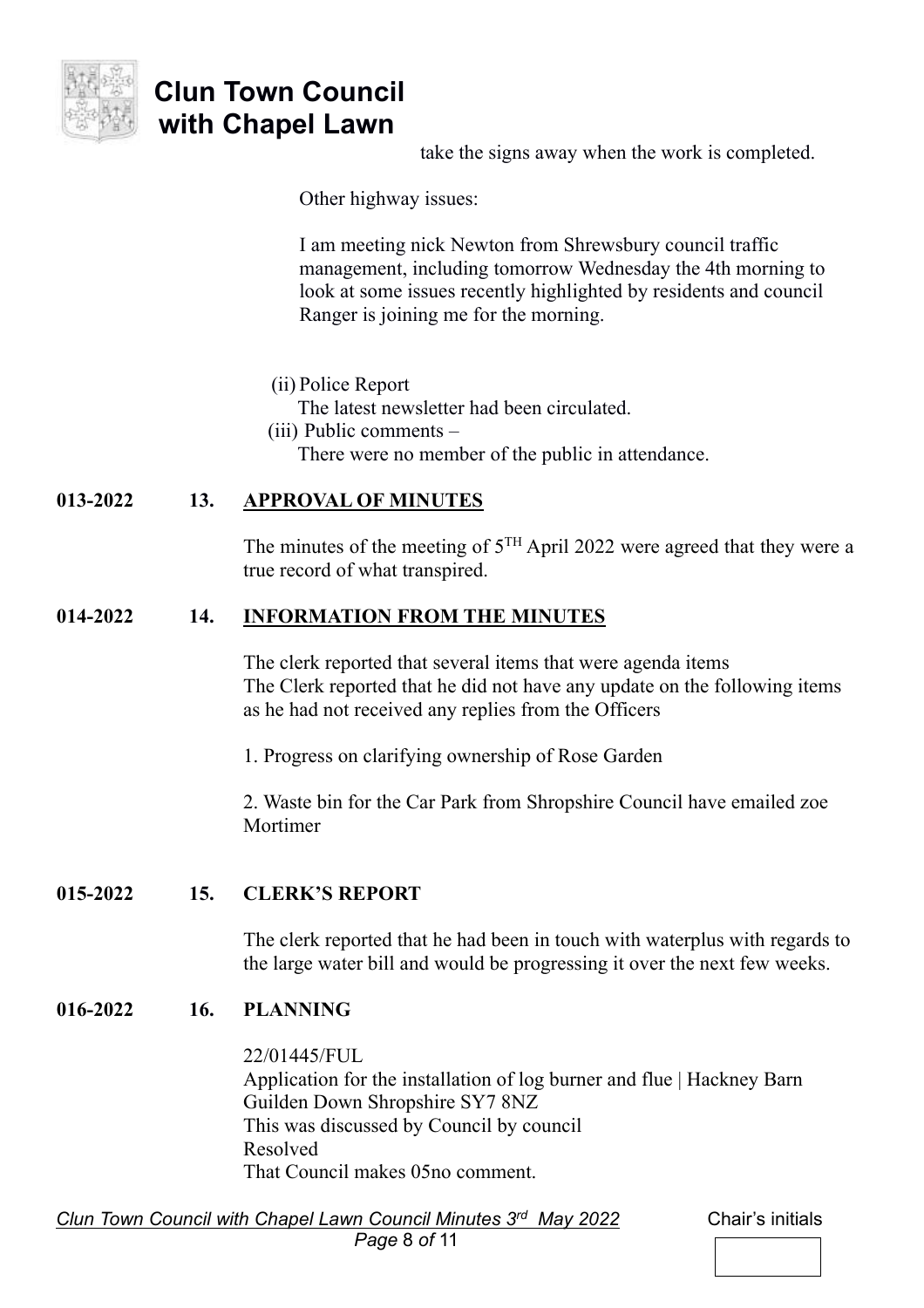

#### **017-2022 17. FINANCE**

- 1. To receive the Bank Reconciliation The Bank Reconciliation was noted
- 2. To consider and decide on the following grants
	- a. St Georges Church £400 grass cutting
	- b. Bridgnorth and South Shropshire Crucial Crew £60.00p RESOLVED
		- Both grants were agreed to be paid.
- 3. To approve the following invoices for payment
	- a. HMRC £164.98p S1-8 Localism Act 2011
	- b. J. Churchett £500.00p (toilet Cleaning) S1-8 Localism Act 2011
	- c. G. J. Rippon £89.94p (home working allowance, mileage and Zoom subscription) S1-8 Localism Act 2011
	- d. J. Limond £23.00 reimbursement of licence fee
	- e. GWR £1412.92 Materials for play area
	- f. SALC £540.63 Affiliation Fees

For information

g. Hampshire Flags £1033.20p Jubilee celebrations The clerk was instructed to pay all invoices

#### **018-2022 18. REPORTS FROM THE FOLLOWING:**

- 1. Website This was deferred
- 2. Lengthsman This matter was deferred pending further information
- 3. Freeman There has been publicity in the Chronicle and nomination to the clerk. Mayor, Deputy Mayor and Cllr. Harries were appointed to the working group.

#### **019-2022 19. CORRESPONDENCE** There was an invitation from the Mayor of Bishop's Castle for the Mayor making on the  $17<sup>th</sup>$  May 2022

#### **020-2022 20. INFORMATION FROM COUNCILLORS**

**Jubilee** 

*Clun Town Council with Chapel Lawn Council Minutes 3<sup>rd</sup> May 2022 Chair's initials*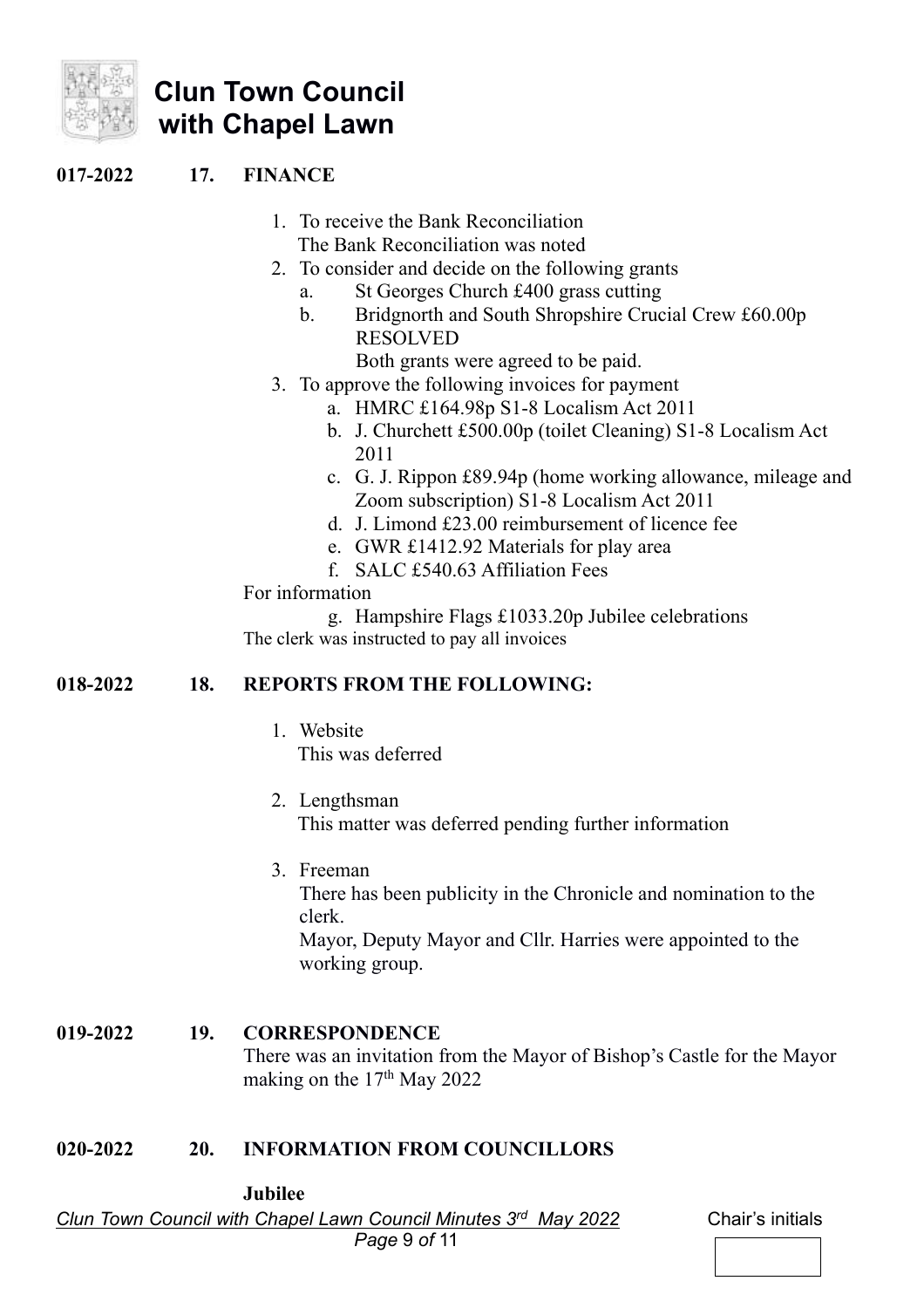

There has been a donation which will cover the cost of the mugs There is a full four days of entertaining covering the whole Parish.

**Welcome pack for Ukrainian refugees** 

These were now available. It was thought that this could be made available for all who moved into the area.

### **NDP** *(Neighbourhood Development Plan)*

This was discussed at length it was agreed that this was important subject the way forward was to discuss .

**021-2022 21.** *Due to the confidential nature of the business of this agenda item, under the Public Bodies (Admission to Meetings) Act 1960 (3) it is proposed to put forward a motion to exclude members of the public during discussion of this agenda item.* 

### **Land use**

1. To discuss land for community use. This was discussed and it was RESOLVED That two members would approach the land owner to explore matters and bring it back to council with possible recommendations.

### **Contracts**

To discuss the following contracts

- 1. The toilet cleaning (variation) It was agreed that there should be an extra payment when the contractor had to deal with cleaning up after the floods.
- 2. The Churchyard contract

### **022-2022 22. AGENDA ITEMS FOR THE NEXT MEETING**

Twinning Police to next meeting NDP

## **023-2022 23. DATE AND VENUE OF NEXT MEETING**

Council Meeting Tuesday 7th June 2022 7:30 PM Clun Memorial Hall